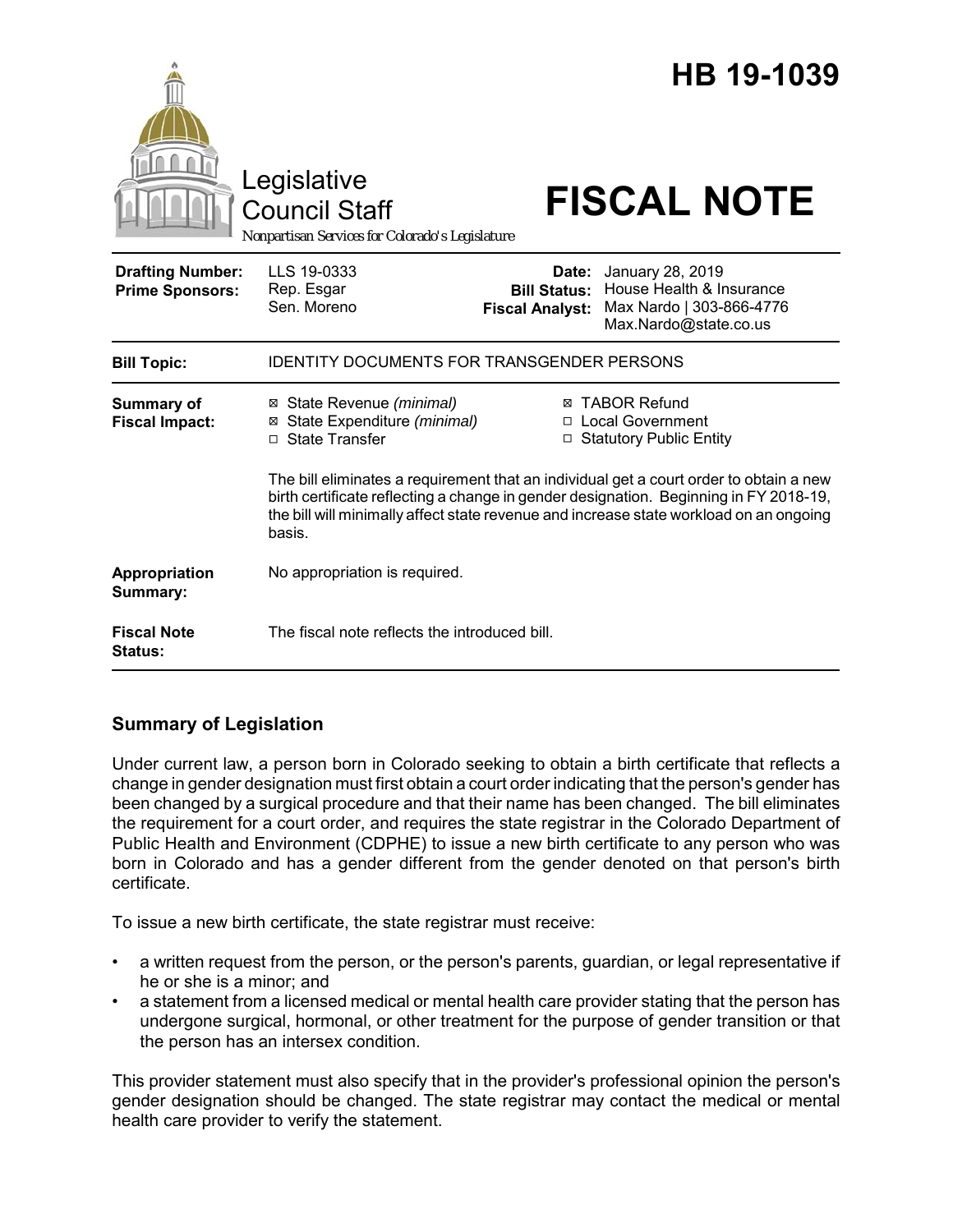January 28, 2019

**Other states.** Persons who currently reside in Colorado but who were born in another state or in a foreign jurisdiction may request a decree from a court in Colorado if such a decree is required to issue an amended birth certificate in the place of their birth.

#### **State Revenue**

The bill will minimally affect revenue for CDPHE and the trial courts in the Judicial Department.

**CDPHE.** The state registrar charges a fee of \$20 to issue or amend a birth certificate, and a fee of \$13 for additional copies ordered at the same time. In 2018 the office processed 75 gender changes. To the extent that the bill results in an increase in birth certificate requests, CDPHE will experience an increase in revenue to the Vital Records Cash Fund.

**Judicial Department.** Courts will experience a minimal decrease in filing fee revenue from eliminating the need to obtain a court order to amend the gender listed on a birth certificate. Courts may experience an increase in filing fee revenue to issue decrees for amended birth certificates for people born outside of Colorado. Overall, the net change in revenue is assumed to be minimal. Revenue from court fees is divided between the Judicial Stabilization Fund, Court Security Fund, and the Justice Center Fund. This revenue is subject to TABOR.

#### **State Expenditures**

Beginning in the current FY 2018-19, the bill increases workload in the CDPHE and the Judicial Department by a minimal amount. These impacts are described below.

**CDPHE.** The state registrar maintains birth certificates for persons born in Colorado. The increase in eligibility and elimination of the requirement for a court decree may increase the number of requests for birth certificates reflecting a gender change. In 2018 the office processed 75 gender changes. Each request requires about 20 minutes of work and minimal processing costs. Therefore, this workload and expenditure increase can be accomplished within existing appropriations.

**Judicial Department.** The trial courts in the Judicial Department may experience an increase in workload to issue decrees for amended birth certificates for persons born in other states. This increase may be offset by a reduction in workload from eliminating the need for Colorado-born individuals to obtain a court order to amend the gender listed on a birth certificate. Overall, the net change in workload is assumed to be minimal and does not require new appropriations.

**TABOR refunds.** The bill may minimally affect state General Fund obligations for TABOR refunds in FY 2019-20 from birth certificate and court fees. Under current law and the December 2018 forecast, the bill will correspondingly affect the amount refunded to taxpayers via sales tax refunds on income tax returns for tax year 2020. The state is not expected to collect a TABOR surplus in FY 2020-21.

#### **Effective Date**

The bill takes effect upon signature of the Governor, or upon becoming law without his signature.